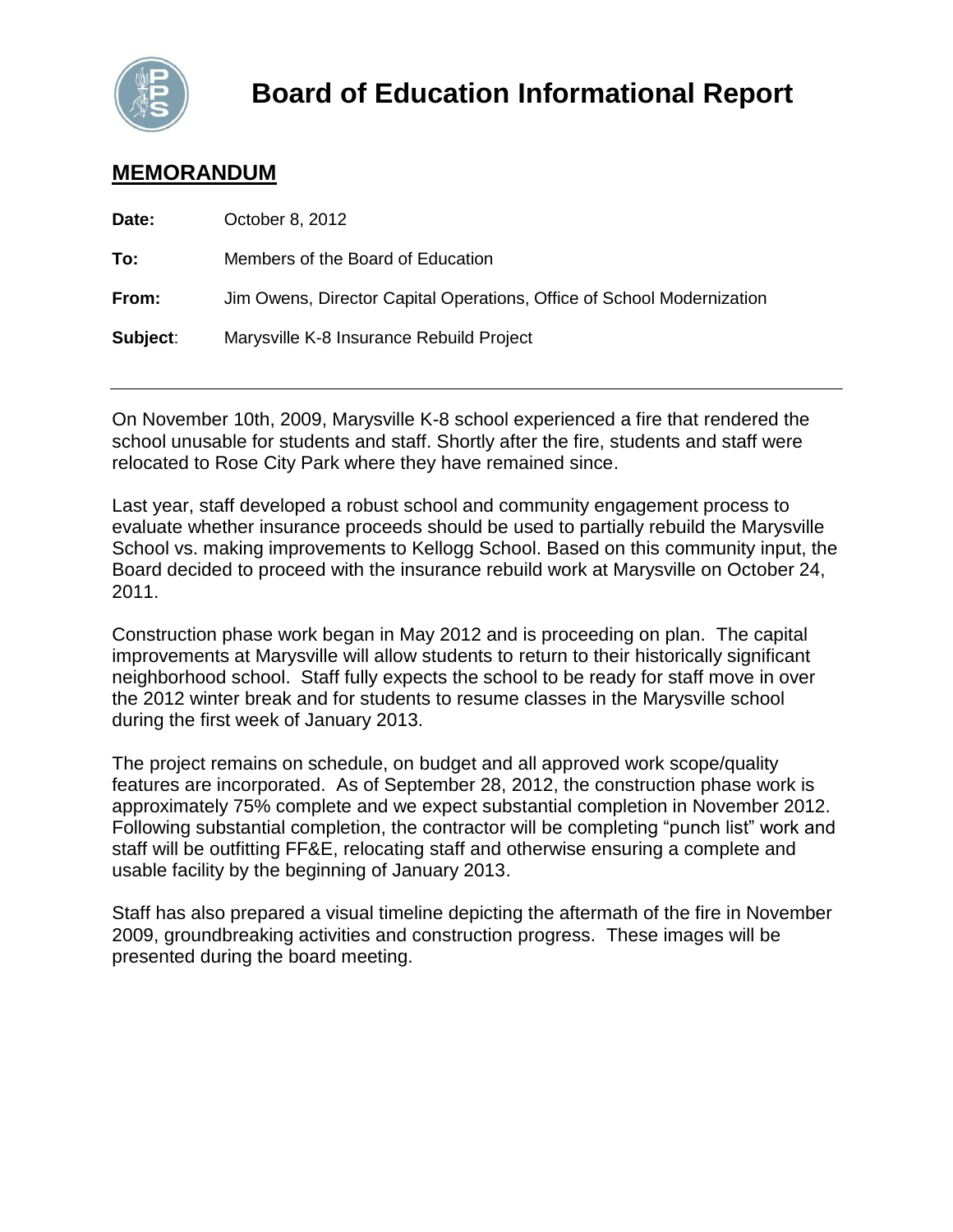

**Board of Education Informational Report**

# **MEMORANDUM**

| Date:    | September 28, 2012                                                                      |
|----------|-----------------------------------------------------------------------------------------|
| To:      | Members of the Board of Education                                                       |
| From:    | Tony Magliano, Interim Deputy Chief Operations Officer                                  |
| Subject: | Facilities and Asset Management (FAM):<br>Community Use of Buildings (CUB) Usage Report |

FAM's Civic Use of Buildings (CUB) Department manages community use of PPS properties during nonschool hours. Hundreds of groups use District facilities including public agencies, non-profits, childcare providers, etc.

The attached CUB Usage Report provides details about the amount of use and revenue the CUB Department generated for fiscal year 2011-2012.

SUN schools and daycare providers make up the majority of bookings at PPS sites. SUN schools are managed through a variety of organizations like Impact Northwest, IRCO (Immigrant and Refugee Community Organization) and Portland Parks & Recreation.

FAM is working to ensure alignment of its CUB practices with the newly-adopted Long Range Facility Plan that directs more community use of PPS buildings.

In summary, more than 800 different groups made reservations utilizing more than 200,000 spaces (classrooms, gyms, fields etc.) through our CUB process in FY 11/12. PPS buildings and fields average 557 bookings/uses per day. PPS generated more than \$750,000 last year through community use of buildings which supports the General Fund.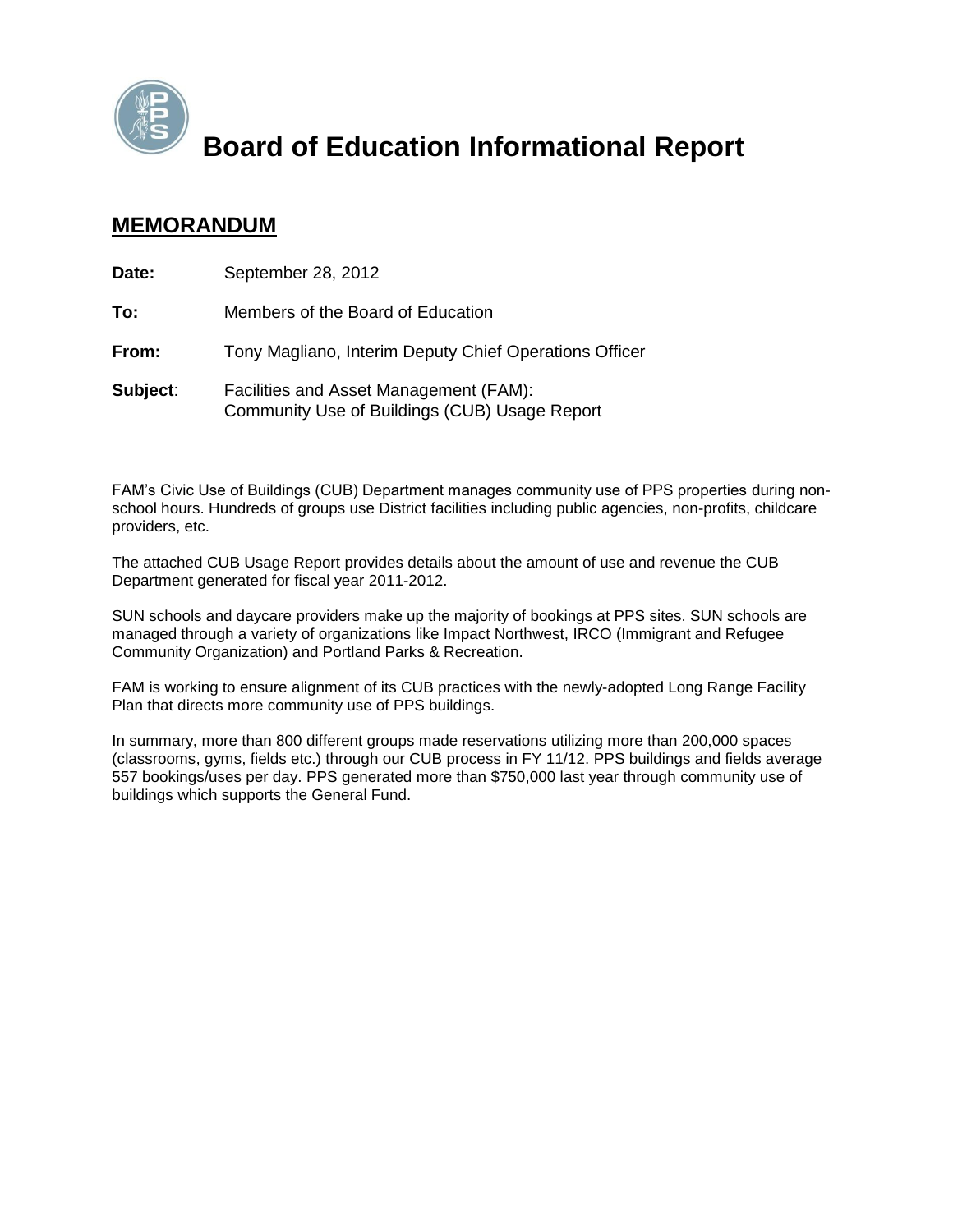# **Civic Use of Buildings (CUB) Usage Report 2011- 2012**

|                |                       | Bookings*                            |                                                                                                                                   | Revenue      |                    |                        |                 |
|----------------|-----------------------|--------------------------------------|-----------------------------------------------------------------------------------------------------------------------------------|--------------|--------------------|------------------------|-----------------|
|                | <b>Group Type</b>     | 2011-2012                            | % of Total                                                                                                                        | 2011-2012    | % of Total         | <b>Est. Attendance</b> | % of Total      |
|                | Other                 | 2,448                                | 1%                                                                                                                                | \$34,691.69  | 5%                 | 17,756                 | 1%              |
|                | Commercial            | 6,962                                | 3%                                                                                                                                | \$279,705.25 | 37%                | 224,025                | 6%              |
|                | Daycare               | 25,454                               | 13%                                                                                                                               | \$216,830.94 | 29%                | 1,019,054              | 29%             |
|                | District (Admin.)     | 32,019                               | 16%                                                                                                                               | \$8,161.50   | 1%                 | 75,994                 | 2%              |
|                | <b>General Public</b> | 16,460                               | 8%                                                                                                                                | \$153,911.74 | 20%                | 223,874                | 6%              |
|                | Maintenance           | 134                                  | 0.1%                                                                                                                              | \$0.00       | $0\%$              | $\mathbf{0}$           | 0%              |
|                | <b>PTA</b>            | 7,578                                | 4%                                                                                                                                | \$23,607.96  | 3%                 | 164,485                | 5%              |
| 3              | Public Agency         | 82,763                               | 41%                                                                                                                               | \$23,344.28  | 3%                 | 1,167,948              | 34%             |
| $\overline{c}$ | School                | 29,058                               | 14%                                                                                                                               | \$19,925.64  | 3%                 | 584,291                | 17%             |
| 1              | <b>TOTAL</b>          | 202,876                              | 100%                                                                                                                              | \$760,179.00 | 100%               | 3,477,427              | 100%            |
|                |                       |                                      |                                                                                                                                   |              |                    |                        |                 |
|                |                       |                                      |                                                                                                                                   |              |                    |                        |                 |
|                |                       | Fee                                  |                                                                                                                                   |              |                    | <b>Bookings with</b>   | % of ALL        |
| 1              | <b>Total Revenue</b>  | <b>Description</b>                   |                                                                                                                                   |              | Revenue % of Total | Fee                    | <b>Bookings</b> |
|                | by Source             | <b>Application Fee</b>               |                                                                                                                                   | \$15,214.79  | 2.0%               | 934                    | 0.5%            |
|                |                       | <b>Custodial Overtime</b>            |                                                                                                                                   | \$120,577.05 | 15.9%              | 946                    | 0.5%            |
|                |                       | Room Charges                         |                                                                                                                                   | \$620,948.15 | 81.7%              | 46,304                 | 22.8%           |
|                |                       | <b>Site Representitive</b>           |                                                                                                                                   | \$1,885.21   | 0.2%               | 11                     | 0.0%            |
|                |                       | <b>Utilities Fee</b>                 |                                                                                                                                   | \$1,553.80   | 0.2%               | 37                     | 0.0%            |
|                |                       |                                      |                                                                                                                                   | \$760,179.00 | 100%               | 48,232                 | 23.8%           |
|                |                       |                                      |                                                                                                                                   |              |                    |                        |                 |
| 2              | School Detail         | <b>Fee Description</b>               |                                                                                                                                   |              | Revenue % of Total |                        |                 |
|                |                       | <b>Application Fee</b>               |                                                                                                                                   | \$66.91      | 0.3%               |                        |                 |
|                |                       | Custodial - Overtime                 |                                                                                                                                   | \$15,997.91  | 80.3%              |                        |                 |
|                |                       | Custodial - Regular                  |                                                                                                                                   | \$416.30     | 2.1%               |                        |                 |
|                |                       | Set-up Fee                           |                                                                                                                                   | \$570.93     | 2.9%               |                        |                 |
|                |                       | Room Fee                             |                                                                                                                                   | \$2,876.95   | 14.4%              |                        |                 |
|                |                       |                                      |                                                                                                                                   | \$19,929.00  | 100%               |                        |                 |
| 3              | <b>Public Agency</b>  | <b>Fee Description</b>               |                                                                                                                                   |              | Revenue % of Total |                        |                 |
|                | Detail                | <b>Application Fee</b>               |                                                                                                                                   | \$780.49     | 3%                 |                        |                 |
|                |                       | Custodial - Overtime                 |                                                                                                                                   | \$7,811.01   | 33%                |                        |                 |
|                |                       | Custodial - Regular                  |                                                                                                                                   | \$499.92     | 2%                 |                        |                 |
|                |                       | Garbage Fee                          |                                                                                                                                   | \$25.51      | $0\%$              |                        |                 |
|                |                       | PA System Fee                        |                                                                                                                                   | \$45.91      | 0%                 |                        |                 |
|                |                       | Room Fee                             |                                                                                                                                   | \$14,181.44  | 61%                |                        |                 |
|                |                       |                                      |                                                                                                                                   | \$23,344.28  | 100%               |                        |                 |
|                |                       |                                      |                                                                                                                                   |              |                    |                        |                 |
|                |                       | <b>Agency</b>                        |                                                                                                                                   |              | Revenue % of Total |                        |                 |
|                |                       | City - Emergency Management          |                                                                                                                                   | \$686.66     | 3%                 |                        |                 |
|                |                       | <b>City - Environmental Services</b> |                                                                                                                                   | \$704.21     | 3%                 |                        |                 |
|                |                       | City - Parks & Recreation            |                                                                                                                                   | \$1,968.64   | 8%                 |                        |                 |
|                |                       | City - Planning & Sustainability     |                                                                                                                                   | \$5,870.53   | 25%                |                        |                 |
|                |                       | City - SUN (Grout)                   |                                                                                                                                   | \$319.44     | $1\%$              |                        |                 |
|                |                       | City - SUN (Woodmere)                |                                                                                                                                   | \$348.47     | $1\%$              |                        |                 |
|                |                       | City - Transportation                |                                                                                                                                   | \$3,041.69   | 13%                |                        |                 |
|                |                       |                                      | East Mult. Soil & Water Conservation D                                                                                            | \$2,380.03   | 10%                |                        |                 |
|                |                       |                                      | Franklin Step Up - Open Meadows                                                                                                   | \$784.07     | 3%                 |                        |                 |
|                |                       | Mult. Co. Health Dept - SBHC         |                                                                                                                                   | \$657.02     | 3%                 |                        |                 |
|                |                       | <b>Portland Community College</b>    |                                                                                                                                   | \$6,583.51   | 28%                |                        |                 |
|                |                       |                                      |                                                                                                                                   | \$23,344.28  | 100%               |                        |                 |
|                |                       |                                      | *A Booking is use of a room/field for a specific time. A group using a room/ field for Monday nights, for 10 weeks = 10 bookings. |              |                    |                        |                 |
|                |                       |                                      | 810 different groups made reservations for a total of 5,945 events, which made up 202,876 bookings.                               |              |                    |                        |                 |
|                |                       |                                      | PPS Buildings/fields average 557 uses (bookings) per day.                                                                         |              |                    |                        |                 |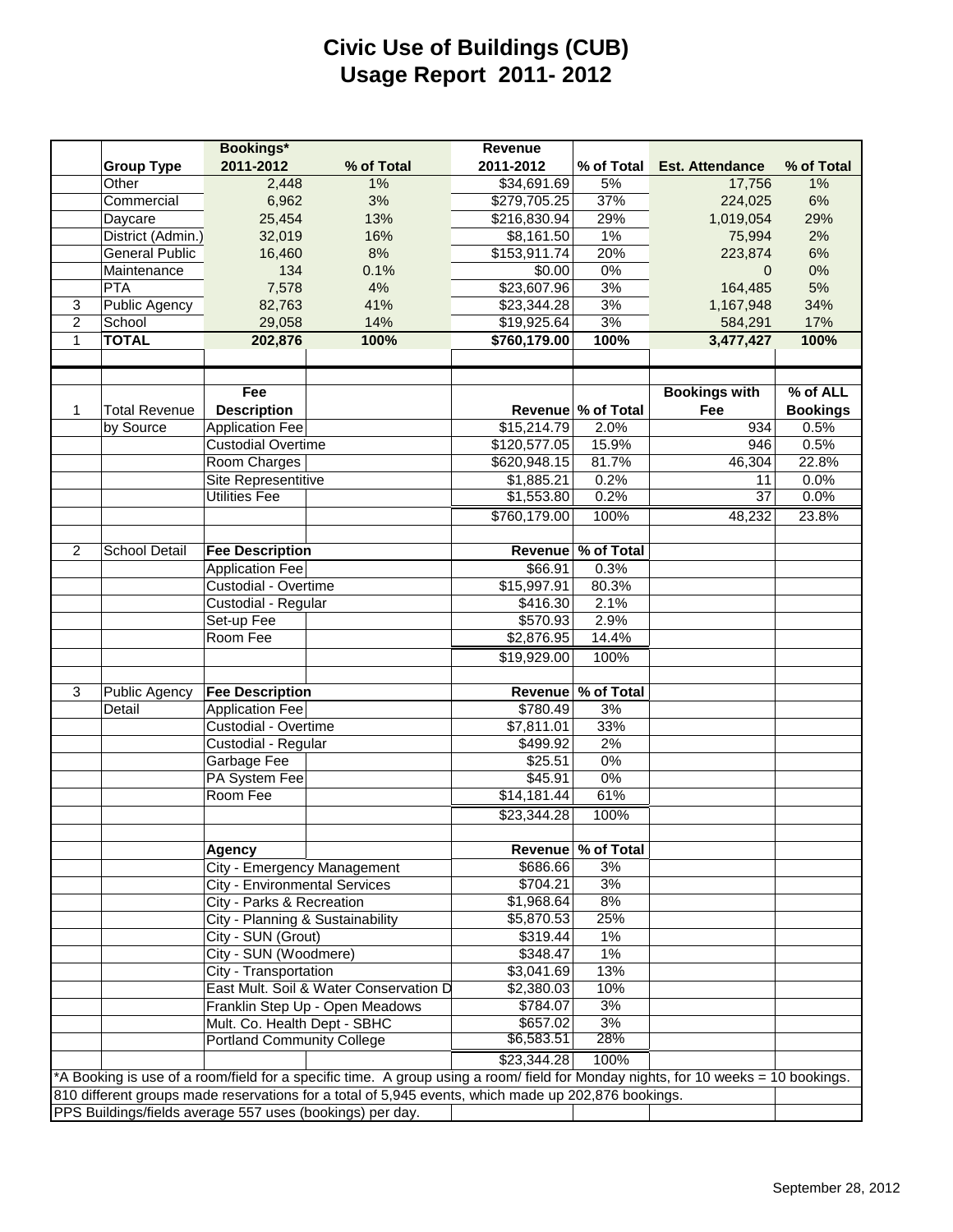

# **Board of Education Informational Report**

# **MEMORANDUM**

| Date:    | September 28, 2012                                         |
|----------|------------------------------------------------------------|
| To:      | Members of the Board of Education                          |
| From:    | Tony Magliano, Interim Deputy Chief Operations Officer     |
| Subject: | Facilities & Asset Management (FAM) Capital Project Update |

This Memorandum provides a snapshot of FAM's most recent large-scale capital construction projects. FAM's Project Management Division plans and implements capital construction projects throughout the District. The attachment includes various performance metrics related to some of these capital projects.

PPS owns and maintains 102 sites including 288 buildings on approximately 700 acres. District sites include school buildings, administration buildings and leased buildings. The primary funding resource for our capital projects is an annual \$3M General Fund allocation to address the District's most critical capital needs. However, FAM has leveraged several other revenue resources to maximize building improvements as described in the remainder of this Memorandum.

Many of our capital projects are scoped to improve building performance either through repairing components that present a safety defect, are causing further building dilapidation, or present an opportunity to reduce operating costs. The following summary highlights some of the positive impacts FAM has achieved on reducing operating costs through capital projects focused on energy and water savings.

- Reduced total District energy use by about **6.5%** between FY 10/11 and FY 11/12  $\bullet$
- Reduced total District energy use by about **13%** since establishment of a FY 07/08 baseline
- Avoided energy cost of approximately **\$5,266,074** between FY 07/08 and FY 11/12
- Avoided energy cost of approximately **\$2,118,500** just in FY 11/12 based on FY 07/08 usage
- FY 10/11 vs. FY 11/12 **savings**:
	- o **1,813,212 kilowatt hours of electricity** which equates to ≈\$185,657 in general fund savings
	- o **223,650 gallons of fuel oil** and diesel which equates to ≈ \$713,953 in general fund savings
	- o **10.7 million gallons of water** which equates to over ≈\$105,000 in general fund savings
- Current Recovery Zone Bond (RZB) projects are estimated to save about **\$1.25** million annually when complete

The savings noted above represent reduced resource usage and utility costs. There are other, larger environmental benefits that result from these projects as well.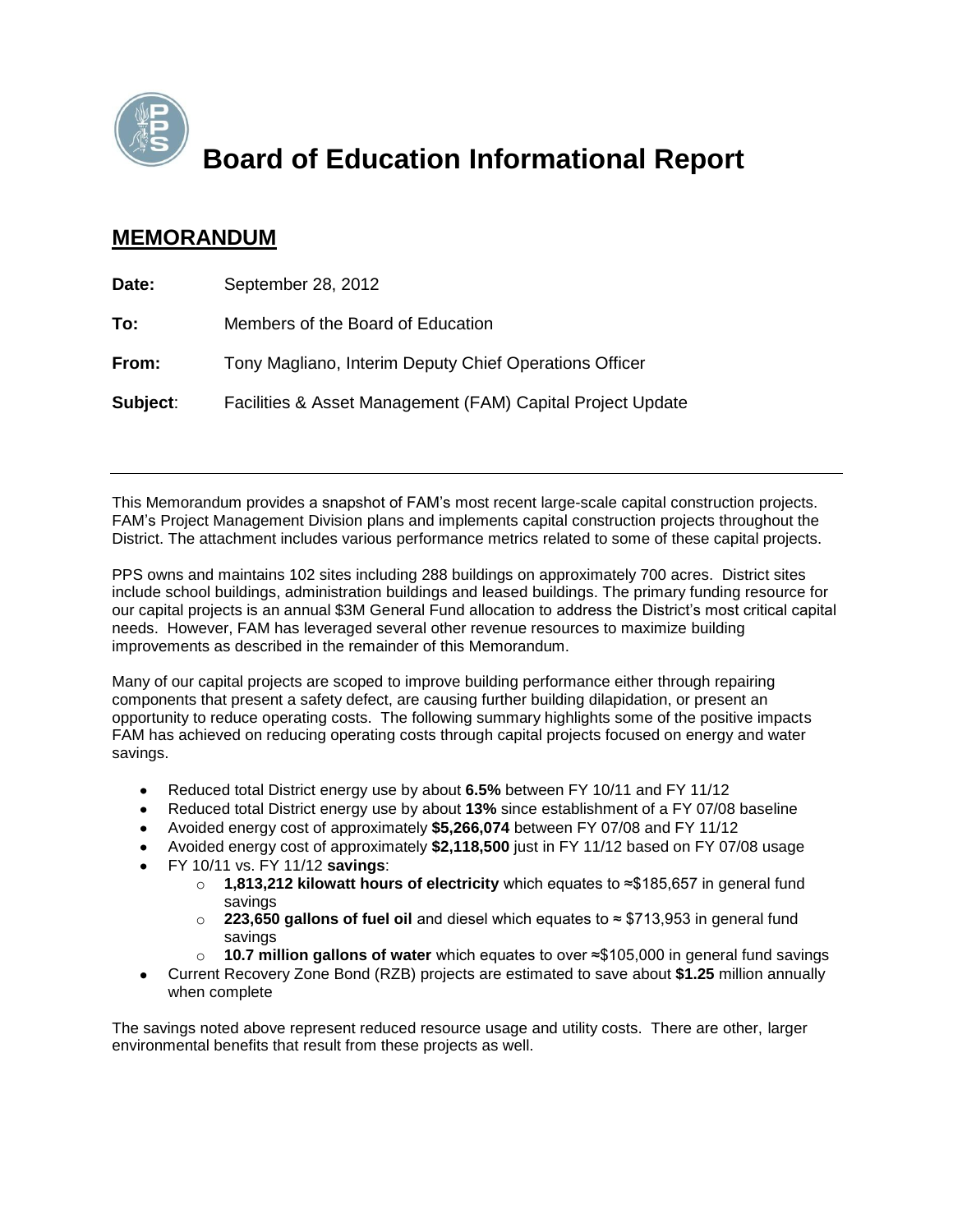#### **2009 -- Solar Roofing Project**

In 2009, we replaced roofs at Woodstock, Atkinson, Scott, Creston, Jackson, Lane, Lent, Pioneer at Columbia and Roseway Heights. In completing these nine roof replacements, we worked with Gerding Edlen Sustainable Solutions to incorporate thin-film solar panels on our roofs. The solar panels are expected to save the school district more than \$1 million in energy costs over the next two decades. PPS will take over ownership and maintenance of the solar panels in about five years, when the investor expects to make its return on investment through a power purchase agreement with PPS as well as federal and state business energy tax credits. The original annual production estimate for all schools was 695,214 kWh (kilowatt hours). The installation actually produced 658,422 kWh, or 95% of the original projection during fiscal year 11/12. Nineteen percent of the total combined electricity consumed at these schools was powered by the solar installation. The project was completed on time and within the project budget.

#### **2010 to Present -- Recovery Zone Bond Program**

The City of Portland was designated a Recovery Zone under the American Recovery and Reinvestment Act in 2010. This designation resulted in the ability for the City to issue Recovery Zone Bonds (RZB) to provide economic stimulus projects to the region. The City issued a Request for Information seeking statements of interest from sponsors of proposed public capital improvement projects. Portland Public Schools submitted the winning proposal approved by the Portland City Council in May 2010.

Staff developed a preliminary list of projects estimated to cost \$10,300,945 with an annual energy and water savings of \$1,146,553 and a nine year payback. Projects were scoped to repay the 12 year bond, yield ongoing savings after bond repayment, and improve equipment reliability.

Through further analysis and project refinement, PPS staff developed projects internally and continues to work with energy partners to identify projects that are estimated to yield an annual energy and water savings of nearly \$1.25 million with less than a ten year payback while still staying within budget.

| <b>Recovery Zone Bond Energy and Water</b><br><b>Conservation Project Descriptions</b> | Annual<br><b>Estimated</b><br><b>Utility Savings</b> | <b>Completion</b><br><b>Status</b> |
|----------------------------------------------------------------------------------------|------------------------------------------------------|------------------------------------|
| <b>District Wide Projects</b>                                                          |                                                      |                                    |
| <b>Upgrades to Automatic Urinal Controls</b>                                           | \$200,079                                            | Complete                           |
| Upgrades to Building Automation Systems and Controls                                   | \$41,513                                             | Complete                           |
| Upgrades to Field Irrigation Systems                                                   | \$48,879                                             | Complete                           |
| Installation of New Energy Star Kitchen Equipment                                      | \$23,556                                             | Complete                           |
| Installation New Low Flow Toilets and Sink Aerators                                    | \$390,166                                            | Complete                           |
| Insulation of Hydronic and Domestic Hot Water Piping                                   | \$30,884                                             | Complete                           |
| Upgrades to Kitchen Refrigeration Units                                                | \$115,747                                            | Complete                           |
| Upgrades to LED Exit Lighting                                                          | \$21,882                                             | Complete                           |
| Replacing and Upgrades to Steam Valves and Steam Traps                                 | \$280,229                                            | Underway                           |
| <b>Other Projects</b>                                                                  |                                                      |                                    |
| Upgrades to Benson High School Mechanical Systems                                      | \$34,342                                             | Underway                           |
| Upgrades to Blanchard Education Service Center Mechanical<br><b>Systems</b>            | \$60,349                                             | Underway                           |
| Upgrades to Buckman Elementary School Mechanical Systems                               | \$4,412                                              | Underway                           |
| <b>Total</b>                                                                           | \$1,252,038                                          |                                    |

The following RZB projects are either complete or underway: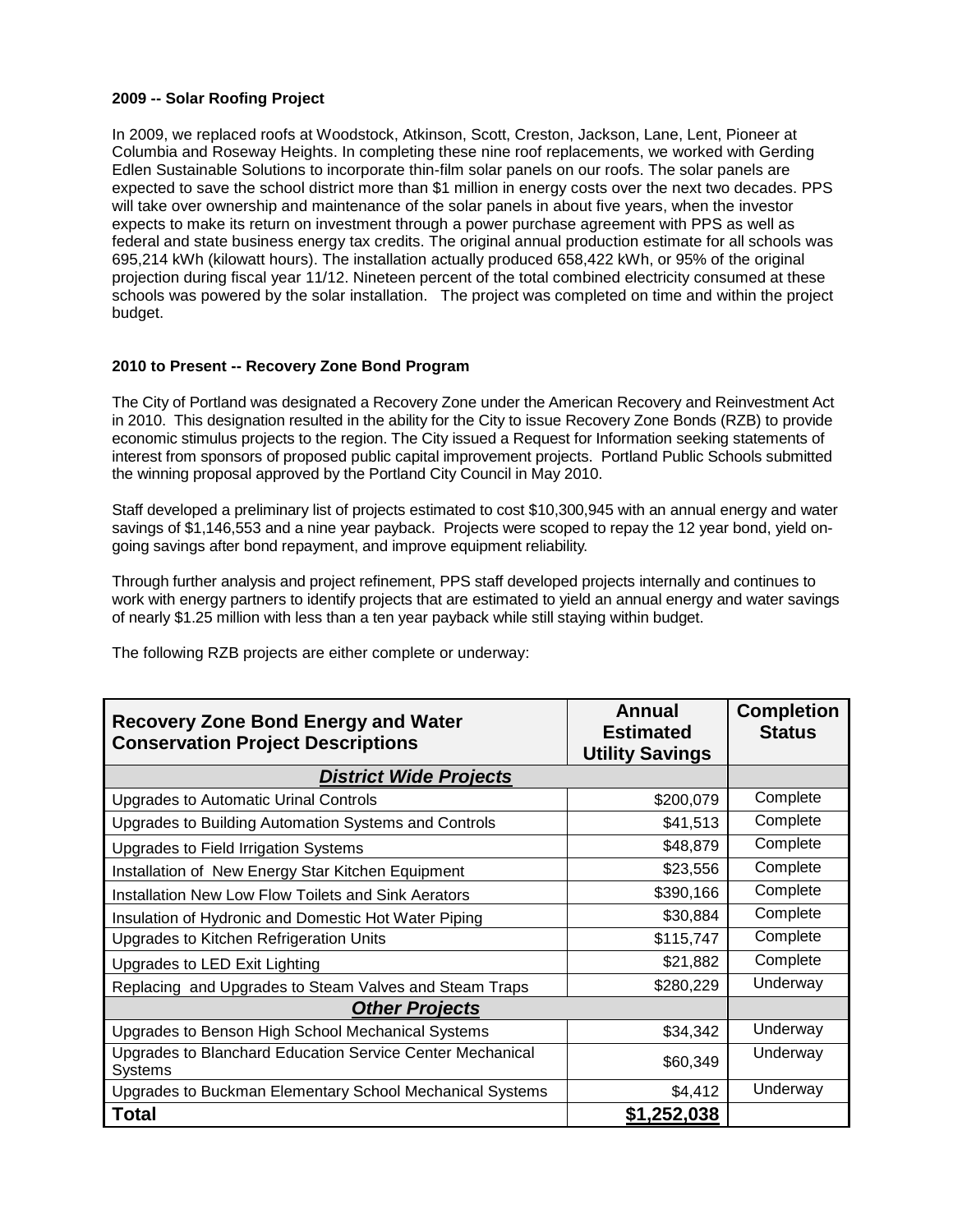#### **2010 to Present -- SB1149 Energy Projects**

The Oregon Department of Energy's Senate Bill 1149 (SB 1149) Energy Program distributes funds to the District to improve efficiency through energy reduction and conservation capital projects. Since December 2010 the District has completed more than 150 energy projects at an approximate total cost of \$2,966,019, with an estimated annual energy savings of \$384,324. In total, more than 380 energy efficiency projects have been completed throughout the life of the SB1149 program as summarized on the attached sheet of metrics..

#### **2011 -- Marshall Transition**

In 2010, the Board of Education approved the closure of Marshall High School and the relocation of the Marshall students to Franklin and Madison High Schools. FAM worked with the administration at each site as well as each education and operational department to develop a project plan for the transition in the summer of 2011. The project was divided into three operational segments – Franklin, Madison and Marshall Re-Use.

Improvements to Franklin and Madison were extensive and could only be completed during the 2011 summer months. They included new student based health clinics, new science labs, new computer labs, a childcare center as well as dozens of upgrades to other spaces in each school. Projects were completed on time and within budget.

#### **2012 -- Boise-Eliot Consolidation**

In 2012, the Board of Education voted to consolidate Humboldt and Boise-Eliot and close the Young Woman's Leadership Academy. FAM was charged with preparing Boise-Eliot to receive the additional students from Humboldt School during the 2012 summer break. FAM completed library upgrades and modified existing classrooms to provide additional teaching and learning space within each room. The consolidation was completed prior to the start of school.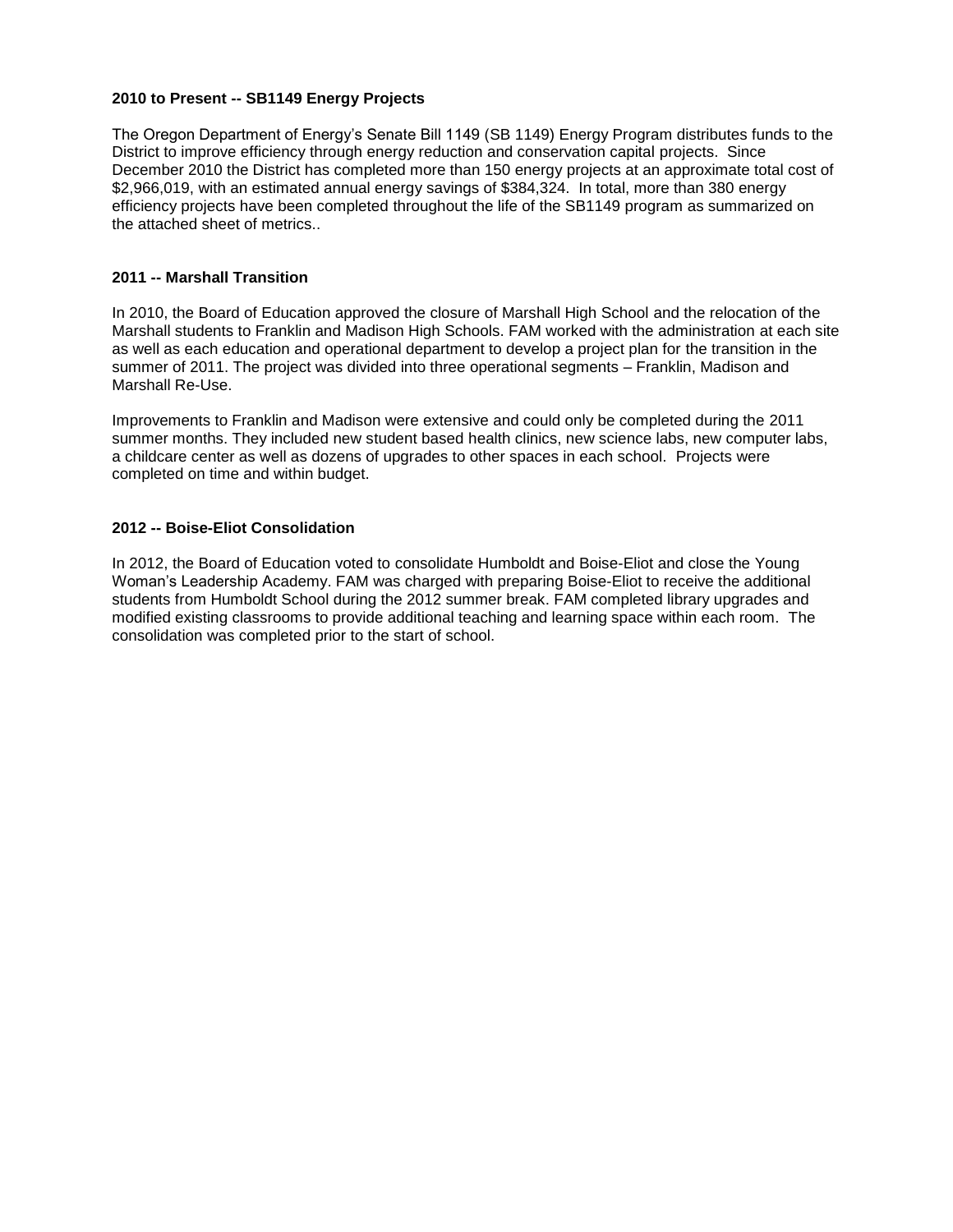# **FAM Capital Project Metrics**

# **2009 -- Solar Roofing Project**

| <b>Project Budget</b>     | \$14,310,800      |
|---------------------------|-------------------|
| <b>Construction Cost</b>  | \$11,357,800      |
| <b>Final Project Cost</b> | \$12,769,898      |
| Percent Change            | -12%              |
| Schedule                  | Completed on Time |

# **2010 -- Recovery Zone Bond Program (RZB)**

| <b>Project Budget</b>            | \$10,933,440                    |
|----------------------------------|---------------------------------|
| <b>Current Construction Cost</b> | \$10.475.781                    |
| Percent Change                   | $-4.2%$                         |
| Schedule                         | <b>Completion December 2013</b> |

# **2010 -- SB1149 Energy Projects**

| <b>Measure Type</b>       | # of Measures | <b>Average Payback</b> | SB1149 Funds | Project Cost <sup>1</sup> |
|---------------------------|---------------|------------------------|--------------|---------------------------|
| <b>Building Envelope</b>  | 10            | 12 yrs.                | \$1,186,221  | \$1,190,331               |
| <b>Building controls</b>  | 76            | 6 yrs.                 | \$1,150,507  | \$1,597,414               |
| Domestic Hot Water        | 4             | 11 yrs.                | \$26,572     | \$26,823                  |
| Heating                   | 97            | $5$ yrs.               | \$1,062,066  | \$1,252,400               |
| Lighting                  | 184           | 11 yrs.                | \$1,174,475  | \$1,572,369               |
| <b>Miscellaneous</b>      |               | 16 yrs.                | \$62,103     | \$62,103                  |
| Ventilation/ Distribution |               | 8 yrs.                 | \$92,456     | \$120,238                 |
| Total                     | 380           | 10 yrs.                | \$4,754,400  | \$5,821,678               |

# **2011 -- Marshall Transition**

|                           | <b>Franklin</b> | Madison      | Marshall     | <b>Benson</b> |
|---------------------------|-----------------|--------------|--------------|---------------|
| <b>Project Budget</b>     | \$1,072,466     | \$1,102,275  | \$58,906     | \$55,000      |
| <b>Construction Cost</b>  | \$954,000       | \$832,026    | \$55,000     | \$55,000      |
| <b>Final Project Cost</b> | \$908,574       | \$1,000,645  | \$32,645     | \$57,175      |
| Percent Change            | $-5%$           | $-10%$       | $-45%$       | 4%            |
| Schedule                  | Completed on    | Completed on | Completed on | Completed on  |
|                           | Time            | Time         | Time         | Time          |

#### **2012 -- Boise-Eliot Consolidation**

| <b>Project Budget</b>        | \$214,725                                                   |
|------------------------------|-------------------------------------------------------------|
| <b>Construction Estimate</b> | \$151.300                                                   |
| <b>Final Project Cost</b>    | Final Bills Outstanding; encumbrances less than<br>estimate |
| Percent Change               | TBD                                                         |
| Schedule                     | Completed on Time                                           |

**1. Partial funding using Business Energy Tax Credits (BETC).**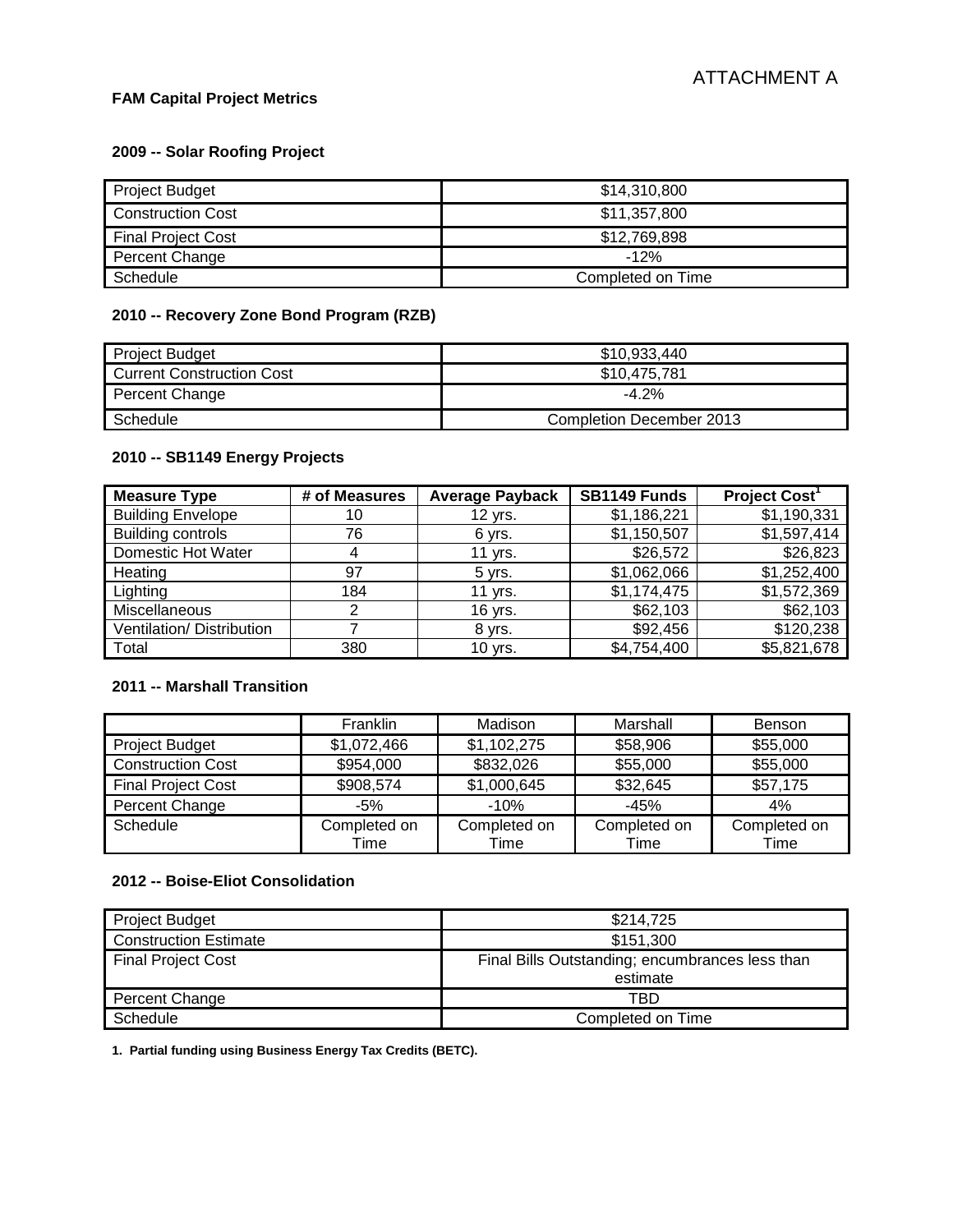

# **Board of Education**

## **Board Meeting Date: Oct 8th 2012**

**Executive Committee Lead**: Sue Ann Higgens, Chief Academic Officer

**Presenter/Staff Lead**: Trip Goodall, Office of High Schools

**SUBJECT: High School Scheduling Update for 2012-13 School Year** 

## **BACKGROUND**

In this report, staff will update the board on a number of issues related to the high schools:

- 1) Impact of the budget-driven 6 of 8 block scheduling on student access to program
- 2) Offerings in school using the new schedule

What these data show are that the shift to the new schedule maintained access to program and classes. However, the new schedule did reduce instructional minutes per class.

Additionally, staff will be coming before the board on November 19<sup>th</sup> to provide a further update on the implementation of high school system design.

## **RELATED POLICIES / BOARD GOALS AND PRIORITIES**

- Diploma Requirements Policy 4.20.042-P  $\bullet$
- Strategic Priority of Rigorous and Relevant Programs for All
- Strategic Priority of Individual Student Supports

## **PROCESS / COMMUNITY ENGAGEMENT**

The district went through a thorough community engagement process around High School System Design.

## **ALIGNMENT WITH EQUITY POLICY IMPLEMENTATION PLAN**

Despite staffing reductions in the high school, the district prioritized maintaining access to rigorous and relevant programming for all students including both support and challenge classes in every school.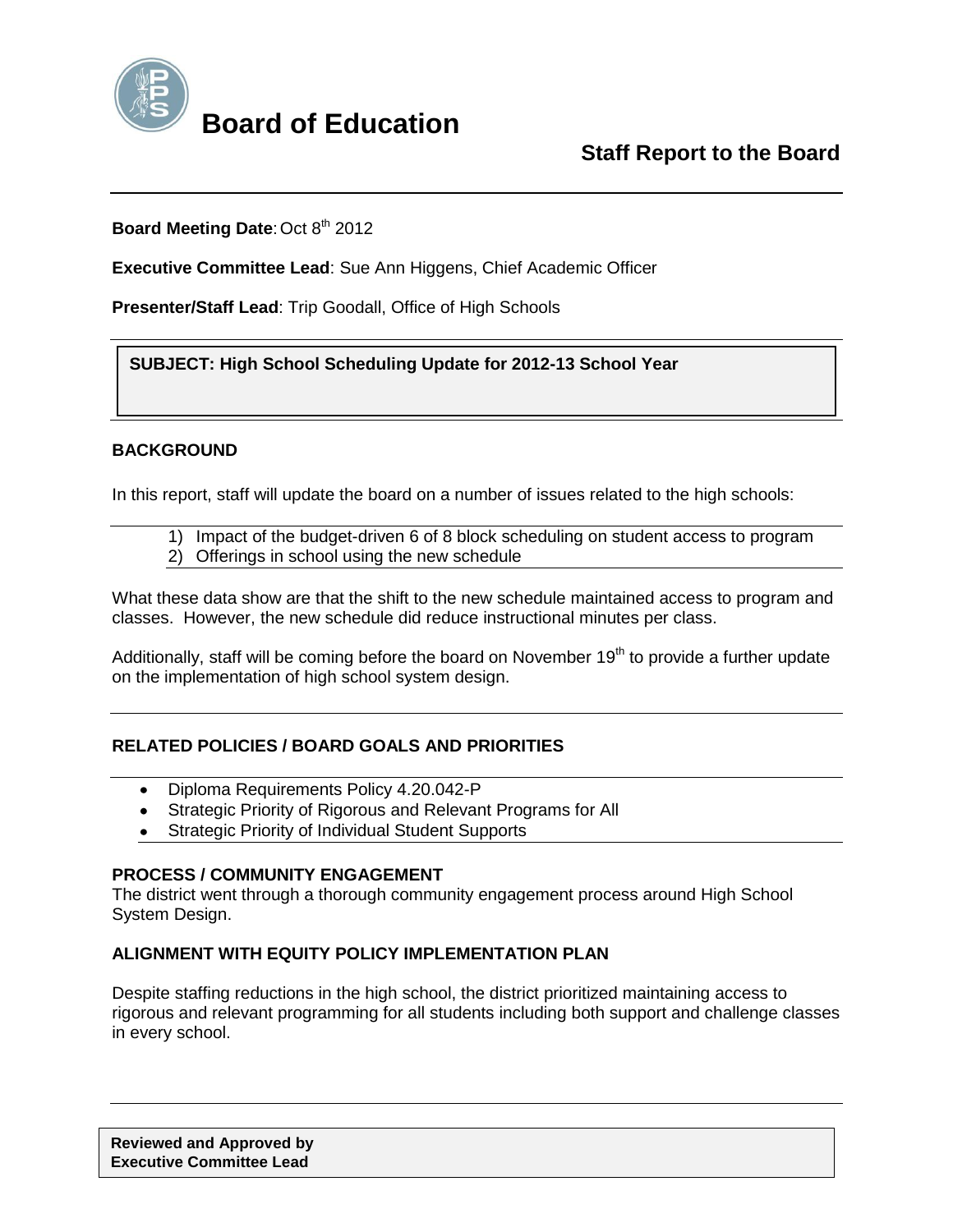# **BUDGET / RESOURCE IMPLICATIONS**

Examination of current course offerings and scheduling challenges will help guide budget recommendations and staffing decisions for the high schools going into the spring of 2013.

## **NEXT STEPS / TIMELINE / COMMUNICATION PLAN**

High School principals will be involved in ongoing discussions around current schedules, balance of support and challenge classes, and additional opportunities to meet student needs.

Staff will be coming to the board again in November to present additional information on the implementation of High School System Design.

### **QUESTIONS FOR BOARD DISCUSSION:**

This was a monitoring item for the board- there are no decisions to be made at this point.

### **ATTACHMENTS**

- **1. Student Course Registration by School and Grade**
- **2. High school schedule information**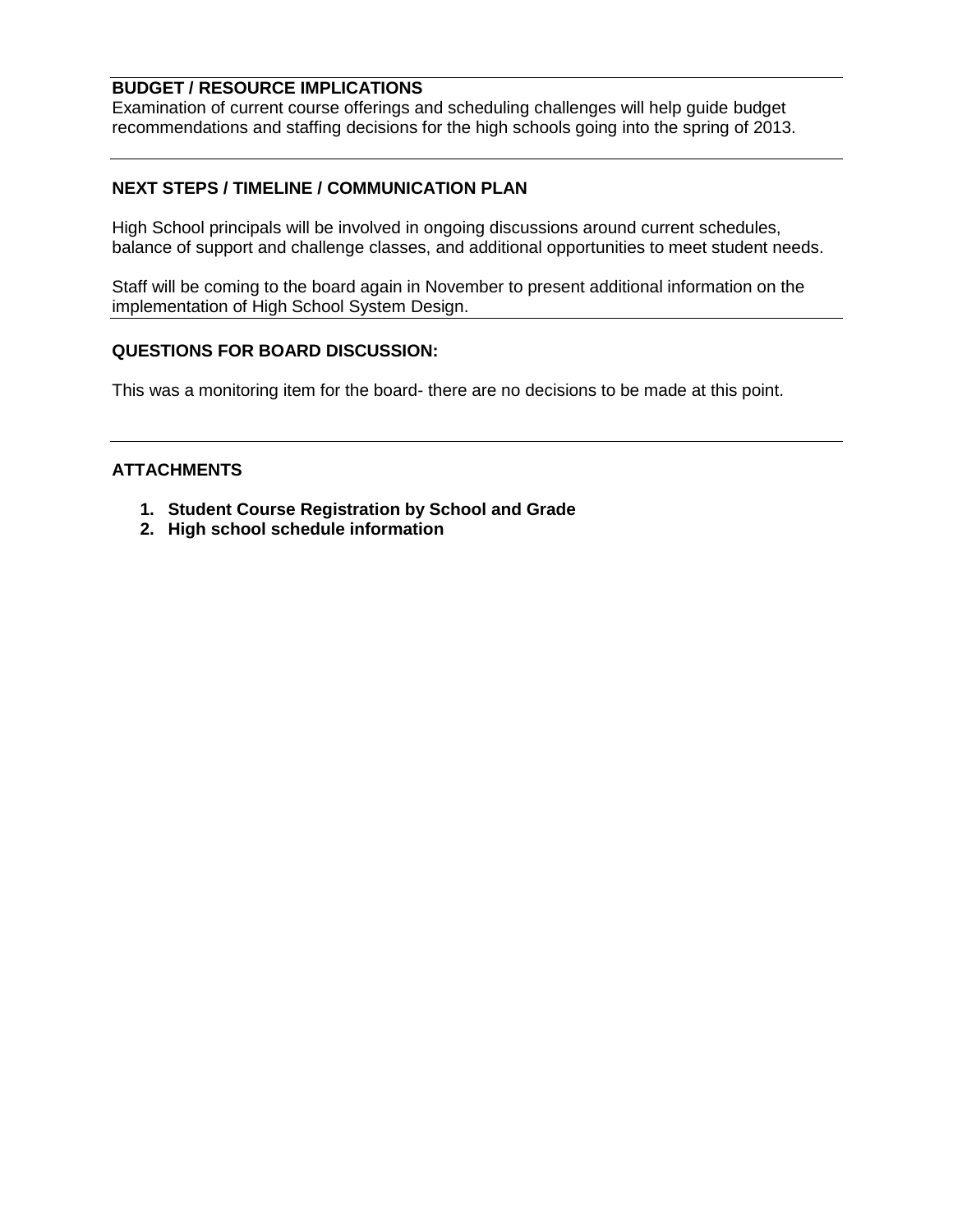|                  |                 |       | # of periods that students are signed up for as a |                                               |                         |                |     |     |     |            |         |
|------------------|-----------------|-------|---------------------------------------------------|-----------------------------------------------|-------------------------|----------------|-----|-----|-----|------------|---------|
|                  |                 |       |                                                   | percentage of total student in grade or total |                         |                |     |     |     |            | Average |
| school_name      | sy              | grade | 1                                                 | $\overline{2}$                                | $\overline{\mathbf{3}}$ | $\overline{4}$ | 5   | 6   | 7   | 8          |         |
| <b>Benson</b>    | 2010-2011       | 9     | 0%                                                |                                               |                         |                | 4%  | 76% | 20% |            | 6.1     |
| <b>Benson</b>    | 2010-2011       | 10    |                                                   |                                               |                         |                | 3%  | 29% | 68% |            | 6.7     |
| <b>Benson</b>    | 2010-2011       | 11    |                                                   | 2%                                            | 3%                      | 7%             | 10% | 15% | 64% |            | 6.2     |
| <b>Benson</b>    | 2010-2011       | 12    | 0%                                                | 7%                                            | 10%                     | 12%            | 20% | 27% | 25% |            | 5.2     |
| <b>Benson</b>    | 2010-2011 Total |       | 0%                                                | 2%                                            | 3%                      | 5%             | 9%  | 37% | 44% |            | 6.1     |
| <b>Benson</b>    | 2011-2012       | 9     |                                                   |                                               |                         | 1%             | 7%  | 50% | 42% | 0%         | 6.3     |
| <b>Benson</b>    | 2011-2012       | 10    |                                                   | 0%                                            |                         | 1%             | 7%  | 50% | 38% | 2%         | 6.3     |
| <b>Benson</b>    | 2011-2012       | 11    |                                                   | 1%                                            | 3%                      | 6%             | 19% | 32% | 30% | 7%         | 6.0     |
| <b>Benson</b>    | 2011-2012       | 12    | 0%                                                | 4%                                            | 5%                      | 21%            | 28% | 23% | 15% | 3%         | 5.2     |
| <b>Benson</b>    | 2011-2012 Total |       | 0%                                                | 1%                                            | 2%                      | 7%             | 15% | 39% | 32% | 3%         | 6.0     |
| <b>Benson</b>    | 2012-2013       | 9     |                                                   |                                               |                         |                |     | 48% | 47% | 5%         | 6.6     |
| <b>Benson</b>    | 2012-2013       | 10    |                                                   |                                               |                         |                | 14% | 41% | 32% | 12%        | 6.4     |
| <b>Benson</b>    | 2012-2013       | 11    |                                                   |                                               | 1%                      | 1%             | 5%  | 23% | 56% | 15%        | 6.8     |
| <b>Benson</b>    | 2012-2013       | 12    |                                                   | 2%                                            | 10%                     | 15%            | 26% | 30% | 15% | 3%         | 5.3     |
| <b>Benson</b>    | 2012-2013 Total |       |                                                   | 0%                                            | 3%                      | 4%             | 11% | 36% | 38% | 8%         | 6.3     |
| <b>Cleveland</b> | 2010-2011       | 9     | 1%                                                | 1%                                            | 2%                      | 8%             | 17% | 23% | 48% |            | 6.0     |
| Cleveland        | 2010-2011       | 10    |                                                   |                                               | 1%                      | 4%             | 8%  | 41% | 46% |            | 6.3     |
| Cleveland        | 2010-2011       | 11    | 0%                                                |                                               | 1%                      | 6%             | 23% | 55% | 14% |            | 5.7     |
| Cleveland        | 2010-2011       | 12    | 1%                                                | 2%                                            | 8%                      | 14%            | 31% | 31% | 14% |            | 5.2     |
| Cleveland        | 2010-2011 Total |       | 0%                                                | 1%                                            | 3%                      | 8%             | 19% | 37% | 32% |            | 5.8     |
| Cleveland        | 2011-2012       | 9     | 1%                                                | 1%                                            | 0%                      | 3%             | 7%  | 15% | 58% | 17%        | 6.7     |
| Cleveland        | 2011-2012       | 10    | 0%                                                | 0%                                            | 1%                      | 4%             | 9%  | 23% | 56% | 7%         | 6.5     |
| Cleveland        | 2011-2012       | 11    | 0%                                                | 1%                                            | 2%                      | 8%             | 13% | 31% | 42% | 3%         | 6.1     |
| Cleveland        | 2011-2012       | 12    | 1%                                                | 2%                                            | 6%                      | 15%            | 23% | 27% | 22% | 2%         | 5.4     |
| Cleveland        | 2011-2012 Total |       | 1%                                                | 1%                                            | 2%                      | 7%             | 13% | 24% | 46% | 7%         | 6.2     |
| Cleveland        | 2012-2013       | 9     |                                                   |                                               |                         |                |     | 1%  | 92% | 6%         | 7.1     |
| Cleveland        | 2012-2013       | 10    |                                                   | 0%                                            |                         | 1%             | 2%  | 22% | 69% | 6%         | 6.8     |
| Cleveland        | 2012-2013       | 11    |                                                   |                                               |                         | 1%             | 13% | 33% | 47% | 6%         | 6.4     |
| Cleveland        | 2012-2013       | 12    | 1%                                                | 1%                                            | 3%                      | 12%            | 25% | 29% | 22% | 7%         | 5.7     |
| Cleveland        | 2012-2013 Total |       | 0%                                                | 0%                                            | 1%                      | 3%             | 10% | 22% | 58% | 6%         | 6.5     |
| <b>Franklin</b>  | 2010-2011       | 9     | 0%                                                | 0%                                            | 1%                      | 6%             | 10% | 14% | 67% |            | 6.4     |
| <b>Franklin</b>  | 2010-2011       | 10    | 0%                                                | 1%                                            | 0%                      | 3%             | 4%  | 18% | 72% |            | 6.5     |
| <b>Franklin</b>  | 2010-2011       | 11    |                                                   |                                               |                         | 2%             | 13% | 34% | 52% |            | 6.4     |
| <b>Franklin</b>  | 2010-2011       | 12    |                                                   | 1%                                            | 5%                      | 10%            | 25% | 28% | 31% |            | 5.7     |
| <b>Franklin</b>  | 2010-2011 Total |       | 0%                                                | 1%                                            | 1%                      | 5%             | 12% | 23% | 57% |            | 6.3     |
| <b>Franklin</b>  | 2011-2012       | 9     | 0%                                                | 1%                                            | 2%                      | 4%             | 8%  | 17% | 45% | 23%        | 6.7     |
| <b>Franklin</b>  | 2011-2012       | 10    |                                                   | 0%                                            | 1%                      | 2%             | 5%  | 18% | 58% | 16%        | 6.8     |
| <b>Franklin</b>  | 2011-2012       | 11    |                                                   | 2%                                            | 2%                      | 4%             | 9%  | 23% | 44% | 17%        | 6.5     |
| Franklin         | 2011-2012       | 12    | 0%                                                | 2%                                            | 7%                      | 14%            | 25% | 26% | 18% | 8%         | 5.5     |
| <b>Franklin</b>  | 2011-2012 Total |       | 0%                                                | 1%                                            | 3%                      | 6%             | 11% | 20% | 42% | 17%        | 6.4     |
| <b>Franklin</b>  | 2012-2013       | 9     |                                                   |                                               |                         |                |     | 0%  | 86% | 14%        | 7.1     |
| <b>Franklin</b>  | 2012-2013       | 10    | 0%                                                |                                               |                         |                |     | 5%  | 80% | 15%        | 7.1     |
| <b>Franklin</b>  | 2012-2013       | 11    |                                                   |                                               | 0%                      | 1%             | 6%  | 60% | 26% | 8%         | 6.3     |
| <b>Franklin</b>  | 2012-2013       | 12    |                                                   | 1%                                            | 4%                      | 10%            | 27% | 34% | 14% | 9%         | 5.7     |
| <b>Franklin</b>  | 2012-2013 Total |       | 0%                                                | 0%                                            | 1%                      | 2%             | 7%  | 22% | 56% | <b>12%</b> | 6.6     |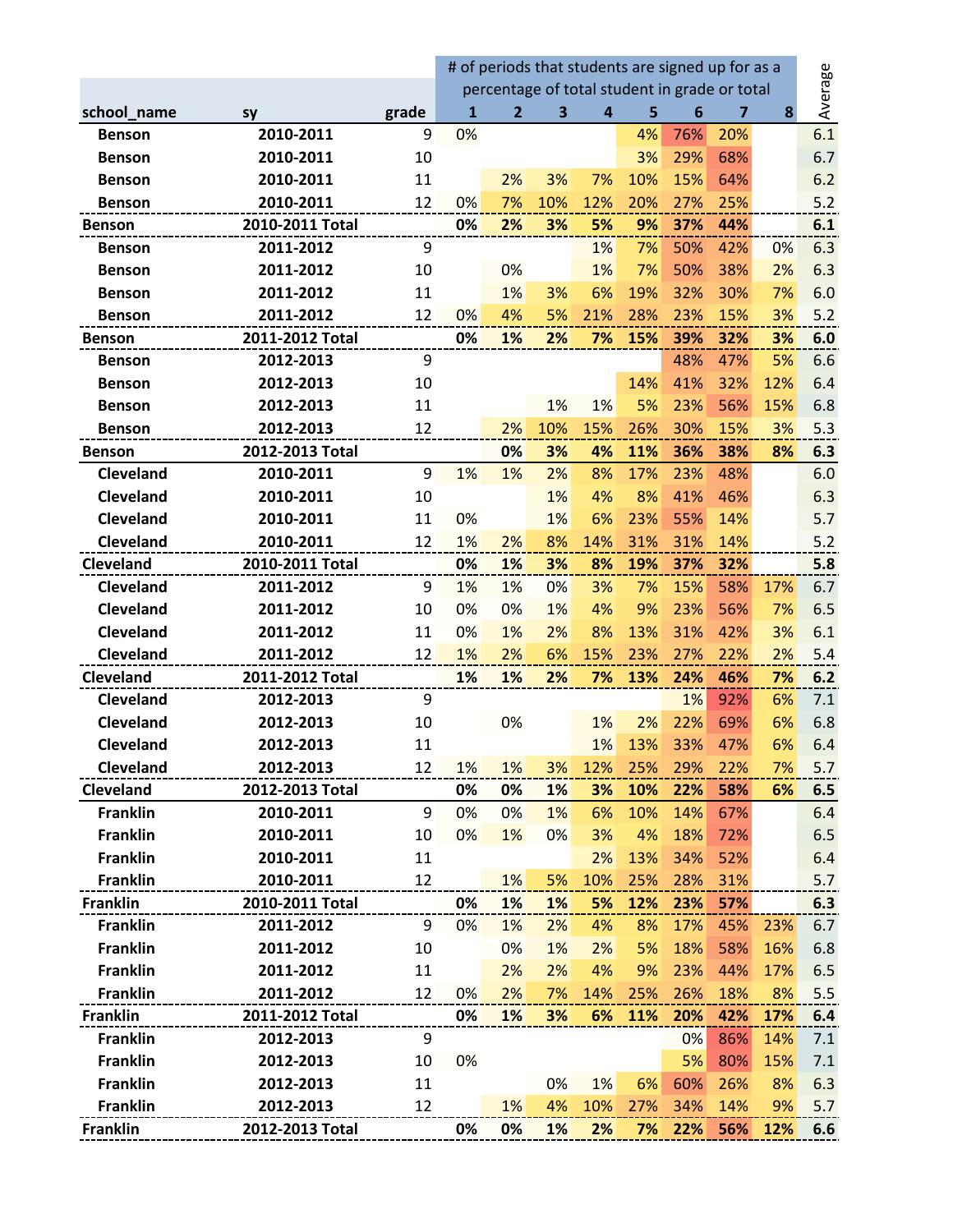|                         |                 |       | # of periods that students are signed up for as a |                                               |                         |                         |     |     |     |     |         |
|-------------------------|-----------------|-------|---------------------------------------------------|-----------------------------------------------|-------------------------|-------------------------|-----|-----|-----|-----|---------|
|                         |                 |       |                                                   | percentage of total student in grade or total |                         |                         |     |     |     |     | Average |
| school_name             | <b>SY</b>       | grade | 1                                                 | 2                                             | $\overline{\mathbf{3}}$ | $\overline{\mathbf{4}}$ | 5   | 6   | 7   | 8   |         |
| Grant                   | 2010-2011       | 9     | 1%                                                | 0%                                            |                         | 1%                      | 4%  | 12% | 82% |     | 6.7     |
| Grant                   | 2010-2011       | 10    |                                                   | 0%                                            | 0%                      | 2%                      | 5%  | 38% | 55% |     | 6.4     |
| Grant                   | 2010-2011       | 11    |                                                   | 1%                                            | 2%                      | 5%                      | 22% | 45% | 26% |     | 5.9     |
| Grant                   | 2010-2011       | 12    | 1%                                                | 2%                                            | 6%                      | 20%                     | 39% | 24% | 8%  |     | 5.0     |
| Grant                   | 2010-2011 Total |       | 0%                                                | 1%                                            | 2%                      | 6%                      | 16% | 30% | 45% |     | 6.1     |
| Grant                   | 2011-2012       | 9     |                                                   | 1%                                            | 1%                      | 2%                      | 3%  | 5%  | 80% | 9%  | 6.9     |
| Grant                   | 2011-2012       | 10    |                                                   |                                               | 0%                      | 1%                      | 2%  | 17% | 67% | 14% | 6.9     |
| Grant                   | 2011-2012       | 11    | 0%                                                |                                               | 0%                      | 2%                      | 15% | 34% | 41% | 7%  | 6.3     |
| Grant                   | 2011-2012       | 12    |                                                   | 3%                                            | 8%                      | 23%                     | 31% | 24% | 10% | 2%  | 5.0     |
| Grant                   | 2011-2012 Total |       | 0%                                                | 1%                                            | 2%                      | 6%                      | 12% | 20% | 50% | 8%  | 6.3     |
| Grant                   | 2012-2013       | 9     |                                                   |                                               | 0%                      |                         | 0%  | 2%  | 81% | 16% | 7.1     |
| Grant                   | 2012-2013       | 10    | 0%                                                |                                               |                         | 1%                      | 3%  | 23% | 61% | 11% | 6.8     |
| Grant                   | 2012-2013       | 11    |                                                   |                                               | 2%                      | 7%                      | 31% | 38% | 18% | 4%  | 5.8     |
| Grant                   | 2012-2013       | 12    |                                                   | 1%                                            | 6%                      | 26%                     | 34% | 24% | 8%  | 2%  | 5.0     |
| Grant                   | 2012-2013 Total |       | 0%                                                | 0%                                            | 2%                      | 8%                      | 17% | 21% | 43% | 8%  | 6.2     |
| Jefferson H.S.          | 2010-2011       | 9     | 1%                                                | 4%                                            | 1%                      | 3%                      | 6%  | 32% | 54% |     | 6.2     |
| Jefferson H.S.          | 2010-2011       | 10    |                                                   | 17%                                           | 2%                      | 3%                      | 6%  | 9%  | 64% |     | 5.8     |
| Jefferson H.S.          | 2010-2011       | 11    |                                                   | 9%                                            | 1%                      | 1%                      | 8%  | 32% | 49% |     | 6.0     |
| Jefferson H.S.          | 2010-2011       | 12    |                                                   | 7%                                            | 3%                      | 9%                      | 30% | 21% | 30% |     | 5.5     |
| Jefferson H.S.          | 2010-2011 Total |       | 0%                                                | 9%                                            | 2%                      | 4%                      | 13% | 23% | 50% |     | 5.9     |
| Jefferson H.S.          | 2011-2012       | 9     | 1%                                                | 4%                                            | 4%                      | 2%                      | 2%  | 6%  | 36% | 44% | 6.8     |
| Jefferson H.S.          | 2011-2012       | 10    |                                                   | 6%                                            | 1%                      | 1%                      | 1%  | 8%  | 40% | 43% | 7.0     |
| Jefferson H.S.          | 2011-2012       | 11    |                                                   | 18%                                           | 1%                      | 2%                      | 7%  | 19% | 31% | 23% | 5.9     |
| Jefferson H.S.          | 2011-2012       | 12    | 1%                                                | 6%                                            | 6%                      | 22%                     | 26% | 18% | 12% | 9%  | 5.1     |
| Jefferson H.S.          | 2011-2012 Total |       | 1%                                                | 9%                                            | 3%                      | 5%                      | 7%  | 12% | 31% | 32% | 6.3     |
| Jefferson H.S.          | 2012-2013       | 9     |                                                   | 4%                                            |                         |                         | 1%  | 1%  | 35% | 59% | 7.3     |
| Jefferson H.S.          | 2012-2013       | 10    |                                                   | 7%                                            |                         | 1%                      | 1%  | 11% | 43% | 36% | 6.8     |
| Jefferson H.S.          | 2012-2013       | 11    |                                                   | 9%                                            |                         | 3%                      | 7%  | 22% | 41% | 18% | 6.3     |
| Jefferson H.S.          | 2012-2013       | 12    |                                                   | 18%                                           | 2%                      | 17%                     | 21% | 20% | 9%  | 13% | 5.0     |
| Jefferson H.S.          | 2012-2013 Total |       |                                                   | 9%                                            | 0%                      | 5%                      | 7%  | 12% | 33% | 34% | 6.5     |
| Jefferson Young Women's | 2010-2011       | 9     |                                                   |                                               |                         | 4%                      |     | 8%  | 88% |     | 6.8     |
| Jefferson Young Women's | 2010-2011       | 10    |                                                   |                                               |                         |                         | 5%  | 23% | 73% |     | 6.7     |
| Jefferson Young Women's | 2010-2011       | 11    |                                                   |                                               |                         |                         | 22% | 22% | 56% |     | 6.3     |
| Jefferson Young Women's | 2010-2011       | 12    |                                                   |                                               | 17%                     | 67%                     | 17% |     |     |     | 4.0     |
| Jefferson Young Women's | 2010-2011 Total |       |                                                   |                                               | 2%                      | 8%                      | 7%  | 15% | 69% |     | 6.4     |
| Jefferson Young Women's | 2011-2012       | 9     |                                                   |                                               |                         | 17%                     | 50% | 27% | 7%  |     | 5.2     |
| Jefferson Young Women's | 2011-2012       | 10    |                                                   |                                               | 5%                      | 15%                     | 35% | 30% | 15% |     | 5.4     |
| Jefferson Young Women's | 2011-2012       | 11    |                                                   |                                               | 11%                     | 5%                      | 68% | 11% | 5%  |     | 4.9     |
| Jefferson Young Women's | 2011-2012       | 12    |                                                   |                                               | 17%                     | 33%                     | 33% |     | 17% |     | 4.7     |
| Jefferson Young Women's | 2011-2012 Total |       |                                                   |                                               | 5%                      | 15%                     | 49% | 21% | 9%  |     | 5.1     |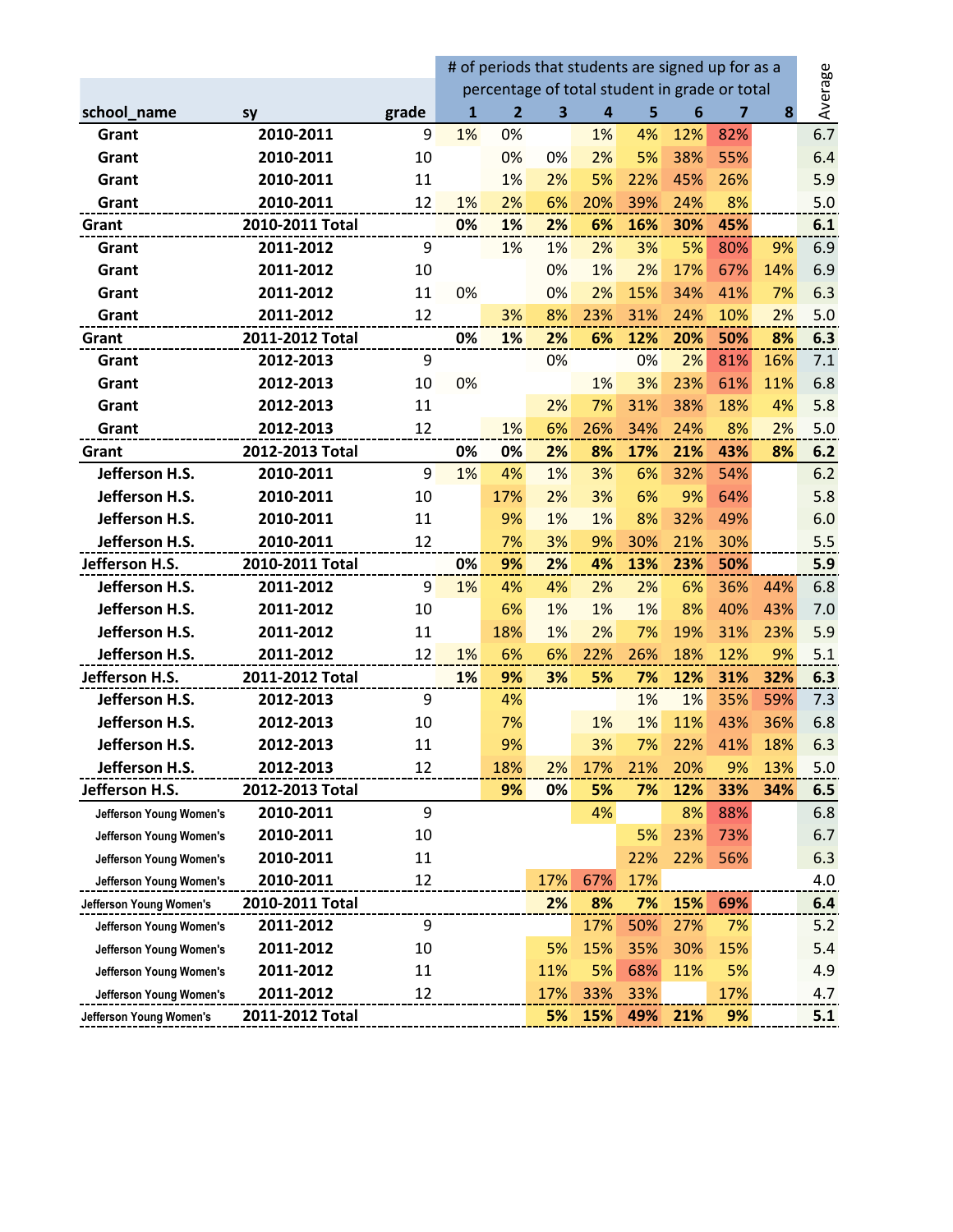|                        |                 |       | # of periods that students are signed up for as a |                |    |                         |     |     |         |     |     |
|------------------------|-----------------|-------|---------------------------------------------------|----------------|----|-------------------------|-----|-----|---------|-----|-----|
|                        |                 |       | percentage of total student in grade or total     |                |    |                         |     |     | Average |     |     |
| school_name            | <b>SY</b>       | grade | 1                                                 | $\overline{2}$ | 3  | $\overline{\mathbf{a}}$ | 5   | 6   | 7       | 8   |     |
| Lincoln                | 2010-2011       | 9     | 0%                                                | 1%             | 0% | 1%                      | 3%  | 29% | 66%     |     | 6.6 |
| Lincoln                | 2010-2011       | 10    |                                                   |                | 0% | 2%                      | 6%  | 37% | 55%     |     | 6.4 |
| Lincoln                | 2010-2011       | 11    |                                                   |                | 1% | 5%                      | 13% | 48% | 33%     |     | 6.1 |
| Lincoln                | 2010-2011       | 12    | 0%                                                |                | 4% | 9%                      | 31% | 44% | 12%     |     | 5.5 |
| Lincoln                | 2010-2011 Total |       | 0%                                                | 0%             | 1% | 4%                      | 13% | 39% | 43%     |     | 6.2 |
| Lincoln                | 2011-2012       | 9     | 1%                                                | 1%             | 0% | 2%                      | 7%  | 13% | 69%     | 7%  | 6.7 |
| Lincoln                | 2011-2012       | 10    |                                                   | 0%             | 1% | 1%                      | 6%  | 29% | 53%     | 9%  | 6.6 |
| Lincoln                | 2011-2012       | 11    |                                                   | 1%             | 1% | 2%                      | 15% | 45% | 34%     | 3%  | 6.2 |
| Lincoln                | 2011-2012       | 12    |                                                   | 1%             | 5% | 15%                     | 28% | 35% | 14%     | 2%  | 5.4 |
| Lincoln                | 2011-2012 Total |       | 0%                                                | 1%             | 2% | 5%                      | 13% | 30% | 44%     | 6%  | 6.2 |
| Lincoln                | 2012-2013       | 9     |                                                   |                |    | 1%                      | 1%  | 6%  | 86%     | 6%  | 7.0 |
| Lincoln                | 2012-2013       | 10    |                                                   |                | 0% |                         | 2%  | 20% | 71%     | 6%  | 6.8 |
| Lincoln                | 2012-2013       | 11    | 0%                                                |                |    | 0%                      | 11% | 54% | 30%     | 4%  | 6.3 |
| Lincoln                | 2012-2013       | 12    |                                                   | 1%             | 3% | 12%                     | 31% | 32% | 19%     | 2%  | 5.6 |
| Lincoln                | 2012-2013 Total |       | 0%                                                | 0%             | 1% | 3%                      | 11% | 28% | 52%     | 5%  | 6.4 |
| <b>Madison</b>         | 2010-2011       | 9     | 0%                                                | 0%             | 1% | 4%                      | 13% | 22% | 61%     |     | 6.4 |
| <b>Madison</b>         | 2010-2011       | 10    | 0%                                                | 2%             | 2% | 3%                      | 7%  | 24% | 61%     |     | 6.3 |
| <b>Madison</b>         | 2010-2011       | 11    |                                                   | 0%             | 3% | 6%                      | 11% | 37% | 41%     |     | 6.1 |
| <b>Madison</b>         | 2010-2011       | 12    |                                                   | 1%             | 2% | 8%                      | 33% | 39% | 17%     |     | 5.6 |
| <b>Madison</b>         | 2010-2011 Total |       | 0%                                                | 1%             | 2% | 5%                      | 15% | 29% | 48%     |     | 6.1 |
| <b>Madison</b>         | 2011-2012       | 9     |                                                   | 1%             | 1% | 3%                      | 4%  | 14% | 15%     | 62% | 7.2 |
| <b>Madison</b>         | 2011-2012       | 10    |                                                   | 1%             | 2% | 3%                      | 5%  | 21% | 46%     | 23% | 6.7 |
| <b>Madison</b>         | 2011-2012       | 11    | 0%                                                | 1%             | 1% | 3%                      | 7%  | 24% | 43%     | 20% | 6.6 |
| <b>Madison</b>         | 2011-2012       | 12    |                                                   | 0%             | 3% | 7%                      | 22% | 29% | 29%     | 8%  | 6.0 |
| <b>Madison</b>         | 2011-2012 Total |       | 0%                                                | 1%             | 2% | 4%                      | 9%  | 22% | 34%     | 29% | 6.7 |
| <b>Madison</b>         | 2012-2013       | 9     |                                                   |                |    |                         | 2%  | 10% | 37%     | 51% | 7.4 |
| <b>Madison</b>         | 2012-2013       | 10    |                                                   |                |    | 1%                      | 1%  | 14% | 61%     | 23% | 7.0 |
| <b>Madison</b>         | 2012-2013       | 11    |                                                   |                | 0% | 0%                      | 4%  | 26% | 52%     | 18% | 6.8 |
| <b>Madison</b>         | 2012-2013       | 12    |                                                   |                | 2% | 5%                      | 14% | 27% | 32%     | 20% | 6.4 |
| <b>Madison</b>         | 2012-2013 Total |       |                                                   |                | 1% | 1%                      | 5%  | 19% | 46%     | 28% | 6.9 |
| <b>Marshall Campus</b> | 2010-2011       | 9     | 4%                                                | 3%             | 9% | 5%                      | 19% | 25% | 35%     |     | 5.5 |
| <b>Marshall Campus</b> | 2010-2011       | 10    | 2%                                                | 1%             | 4% | 5%                      | 5%  | 15% | 67%     |     | 6.2 |
| <b>Marshall Campus</b> | 2010-2011       | 11    | 1%                                                | 3%             | 5% | 9%                      | 15% | 21% | 46%     |     | 5.8 |
| <b>Marshall Campus</b> | 2010-2011       | 12    | 2%                                                | 7%             | 8% | 14%                     | 20% | 30% | 19%     |     | 5.1 |
| <b>Marshall Campus</b> | 2010-2011 Total |       | 2%                                                | 3%             | 6% | 8%                      | 14% | 22% | 44%     |     | 5.7 |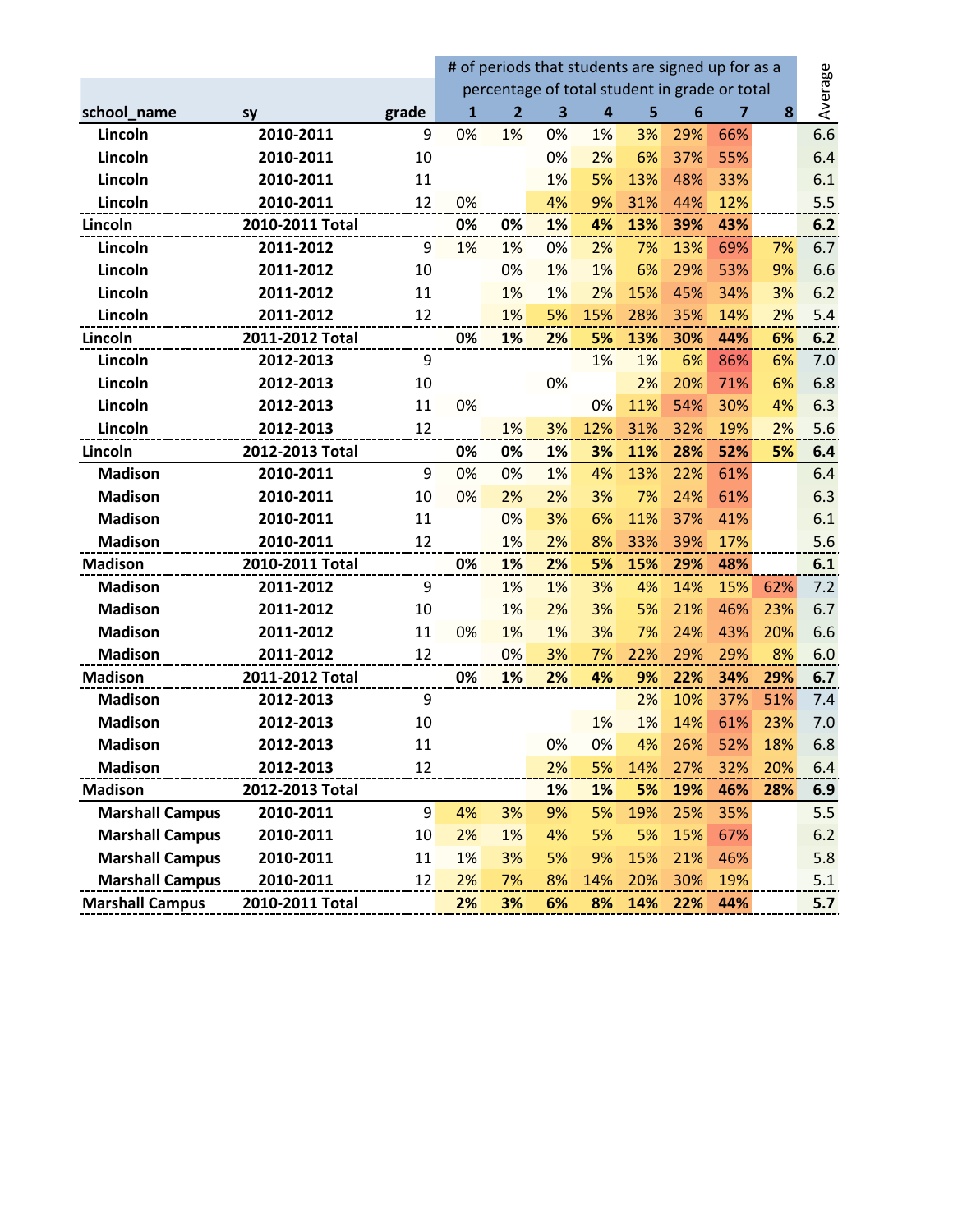|                    |                 |       | # of periods that students are signed up for as a |                |                         |                         |     |                 |                |         |     |
|--------------------|-----------------|-------|---------------------------------------------------|----------------|-------------------------|-------------------------|-----|-----------------|----------------|---------|-----|
|                    |                 |       | percentage of total student in grade or total     |                |                         |                         |     |                 |                | Average |     |
| school name        | <b>SV</b>       | grade | $\overline{1}$                                    | $\overline{2}$ | $\overline{\mathbf{3}}$ | $\overline{\mathbf{4}}$ | 5   | $6\phantom{1}6$ | $\overline{7}$ | 8       |     |
| Wilson             | 2010-2011       | 9     | 1%                                                | 1%             | 3%                      | 4%                      | 6%  | 58%             | 27%            |         | 6.0 |
| Wilson             | 2010-2011       | 10    |                                                   | 1%             | 1%                      | 5%                      | 16% | 39%             | 38%            |         | 6.0 |
| Wilson             | 2010-2011       | 11    | 0%                                                | 1%             | 2%                      | 6%                      | 11% | 41%             | 40%            |         | 6.1 |
| Wilson             | 2010-2011       | 12    | 0%                                                | 2%             | 9%                      | 18%                     | 32% | 29%             | 10%            |         | 5.1 |
| Wilson             | 2010-2011 Total |       | 0%                                                | 1%             | 4%                      | 8%                      | 16% | 42%             | 29%            |         | 5.8 |
| Wilson             | 2011-2012       | 9     |                                                   | 0%             | 0%                      | 2%                      | 3%  | 11%             | 50%            | 34%     | 7.1 |
| Wilson             | 2011-2012       | 10    | 0%                                                | 1%             | 0%                      | 2%                      | 8%  | 30%             | 48%            | 10%     | 6.5 |
| Wilson             | 2011-2012       | 11    |                                                   | 1%             | 1%                      | 4%                      | 13% | 34%             | 38%            | 9%      | 6.3 |
| Wilson             | 2011-2012       | 12    | 0%                                                | 1%             | 8%                      | 13%                     | 36% | 25%             | 12%            | 4%      | 5.3 |
| Wilson             | 2011-2012 Total |       | 0%                                                | 1%             | 2%                      | 5%                      | 15% | 25%             | 38%            | 15%     | 6.3 |
| Wilson             | 2012-2013       | 9     |                                                   |                |                         |                         |     | 1%              | 27%            | 72%     | 7.7 |
| Wilson             | 2012-2013       | 10    |                                                   |                |                         | 0%                      | 1%  | 14%             | 62%            | 23%     | 7.1 |
| Wilson             | 2012-2013       | 11    |                                                   |                |                         | 2%                      | 9%  | 35%             | 43%            | 12%     | 6.5 |
| Wilson             | 2012-2013       | 12    |                                                   | 1%             | 4%                      | 13%                     | 33% | 32%             | 14%            | 4%      | 5.5 |
| Wilson             | 2012-2013 Total |       |                                                   | 0%             | 1%                      | 4%                      | 11% | 21%             | 36%            | 26%     | 6.7 |
| <b>Roosevelt</b>   | 2010-2011       | 9     | 2%                                                | 1%             | 2%                      | 2%                      | 8%  | 14%             | 71%            |         | 6.4 |
| Roosevelt          | 2010-2011       | 10    | 1%                                                | 1%             | 3%                      | 4%                      | 12% | 21%             | 58%            |         | 6.2 |
| Roosevelt          | 2010-2011       | 11    | 1%                                                | 4%             | 4%                      | 7%                      | 19% | 34%             | 31%            |         | 5.7 |
| <b>Roosevelt</b>   | 2010-2011       | 12    | 3%                                                | 8%             | 5%                      | 16%                     | 19% | 33%             | 16%            |         | 5.0 |
| Roosevelt          | 2010-2011 Total |       | 2%                                                | 3%             | 4%                      | 7%                      | 15% | 26%             | 44%            |         | 5.8 |
| Roosevelt          | 2011-2012       | 9     | 0%                                                | 0%             | 0%                      | 2%                      | 2%  | 5%              | 10%            | 80%     | 7.6 |
| Roosevelt          | 2011-2012       | 10    |                                                   |                | 1%                      | 1%                      | 2%  | 7%              | 21%            | 68%     | 7.5 |
| Roosevelt          | 2011-2012       | 11    |                                                   |                |                         | 5%                      | 7%  | 12%             | 40%            | 36%     | 7.0 |
| <b>Roosevelt</b>   | 2011-2012       | 12    | 1%                                                | 2%             | 3%                      | 7%                      | 15% | 25%             | 22%            | 24%     | 6.2 |
| Roosevelt          | 2011-2012 Total |       | 0%                                                | 1%             | 1%                      | 4%                      | 7%  | 12%             | 22%            | 53%     | 7.1 |
| <b>Roosevelt</b>   | 2012-2013       | 9     |                                                   |                |                         |                         |     | 1%              | 2%             | 97%     | 8.0 |
| Roosevelt          | 2012-2013       | 10    |                                                   |                |                         |                         |     | 3%              | 33%            | 64%     | 7.6 |
| Roosevelt          | 2012-2013       | 11    |                                                   |                |                         |                         | 1%  | 8%              | 34%            | 58%     | 7.5 |
| <b>Roosevelt</b>   | 2012-2013       | 12    | 1%                                                |                | 1%                      | 5%                      | 11% | 20%             | 29%            | 33%     | 6.7 |
| Roosevelt          | 2012-2013 Total |       | 0%                                                |                | 0%                      | 1%                      | 2%  | 7%              | 22%            | 67%     | 7.5 |
| <b>Grand Total</b> |                 |       | 0%                                                | 1%             | 2%                      | 5%                      | 12% | 26%             | 42%            | 11%     |     |

Lunch, Early Release, Late Arrival, Study Hall and Teaching Assistant Courses are not shown in any year. Data effecive 9/19/2010, 9/19/2011 and 9/19/2012.

**NOTE: 2012 DATA MAY INCLUDE NO-SHOWS**. Report was run prior to the beginning-of-the-year 10 day drop of students that have not arrived.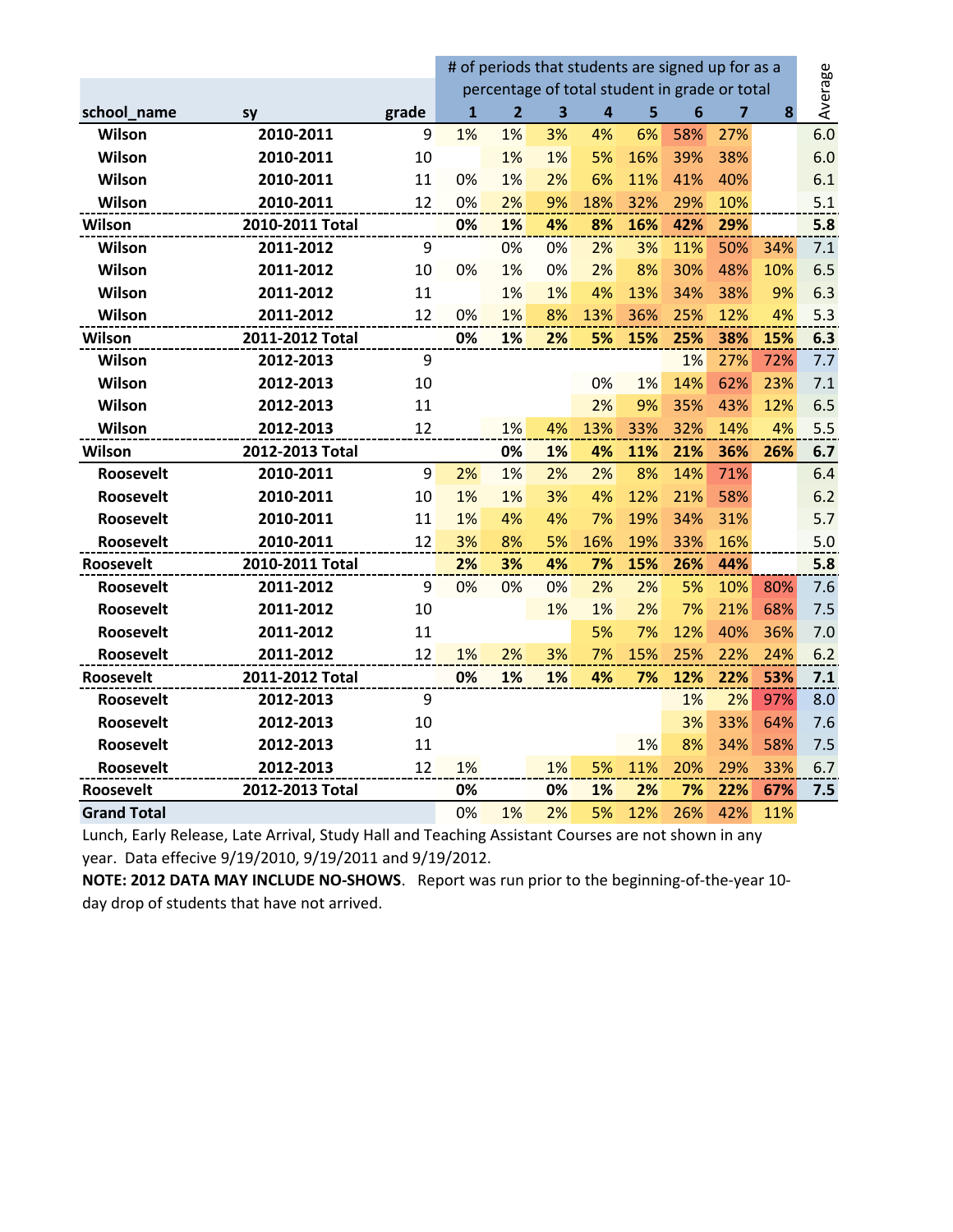# Comprehensive High Schools: Scheduling Update

| <b>School</b>    | <b>Number of AP&amp;IB</b>                                     | Number of dual enrollment/dual                                    | Freshman         | Number of academic support classes &                                                                                                                                                                 | <b>Study Hall size by</b>                                                                                                                                |
|------------------|----------------------------------------------------------------|-------------------------------------------------------------------|------------------|------------------------------------------------------------------------------------------------------------------------------------------------------------------------------------------------------|----------------------------------------------------------------------------------------------------------------------------------------------------------|
|                  | classes / avg. size                                            | credit classes/avg. size                                          | <b>Academies</b> | avg. size                                                                                                                                                                                            | period                                                                                                                                                   |
| <b>Cleveland</b> | 24 IB courses and 68<br>sections /26.7<br>(size range 17-35.5) | Currently 199 students in 8 sections<br>of 3 courses/23.8         | Yes              | 5 - 9 <sup>th</sup> grade academies/max. 25<br>students per class<br>$3 - 9$ <sup>th</sup> grade support classes/20.<br>1 - $10^{th}$ grade support class/20<br>2 sections of AVID/20-25             | Period $1 = 33$<br>Period $2 = 46$<br>Period $3 = 25$<br>Period $4 = 34$<br>Period $5 = 19$<br>Period $6 = 46$<br>Period $7 = 34$<br>Period $8 = 74$     |
| <b>Franklin</b>  | 11 AP courses and 17<br>sections/28                            | 9 courses and 22 sections/28                                      | Yes              | 4- $9th$ grade academies<br>$3 - 9$ <sup>th</sup> grade support classes                                                                                                                              | Period $1 = 49$<br>Period $2 = 59$<br>Period $3 = 101$<br>Period $4 = 147$<br>Period $5 = 103$<br>Period $6 = 111$<br>Period $7 = 41$<br>Period $8 = 52$ |
| Grant            | 7 AP courses and 18<br>sections/30                             | 8 courses and 15 sections/30*<br>*Students limited to 3AP classes | Yes              | 5-9 <sup>th</sup> grade academies/max. 29 students<br>per class<br>Algebra support class for all Alg.1<br>students<br>$10th$ grade reading support course for<br>students not reading at grade level | No study halls offered at<br>the beginning or end of<br>each A/B day. The other<br>4 periods have<br>enrollments of 53.61<br>35, and 19.                 |
| Lincoln          | 15 IB courses and 90<br>sections/27                            | 0 - students may earn college credit<br>by taking IB exam         | No               | 3 support classes in: Alg.1-2, 3-4, and<br>Academic Literacy/19.3*<br>*classes will grow throughout yr.                                                                                              | Period $1 = 61$<br>Period $2 = 46$<br>Period $3 = 55$<br>Period $4 = 52$<br>Period $5 = 45$<br>Period $6 = 29$<br>Period $7 = 42$<br>Period $8 = 31$     |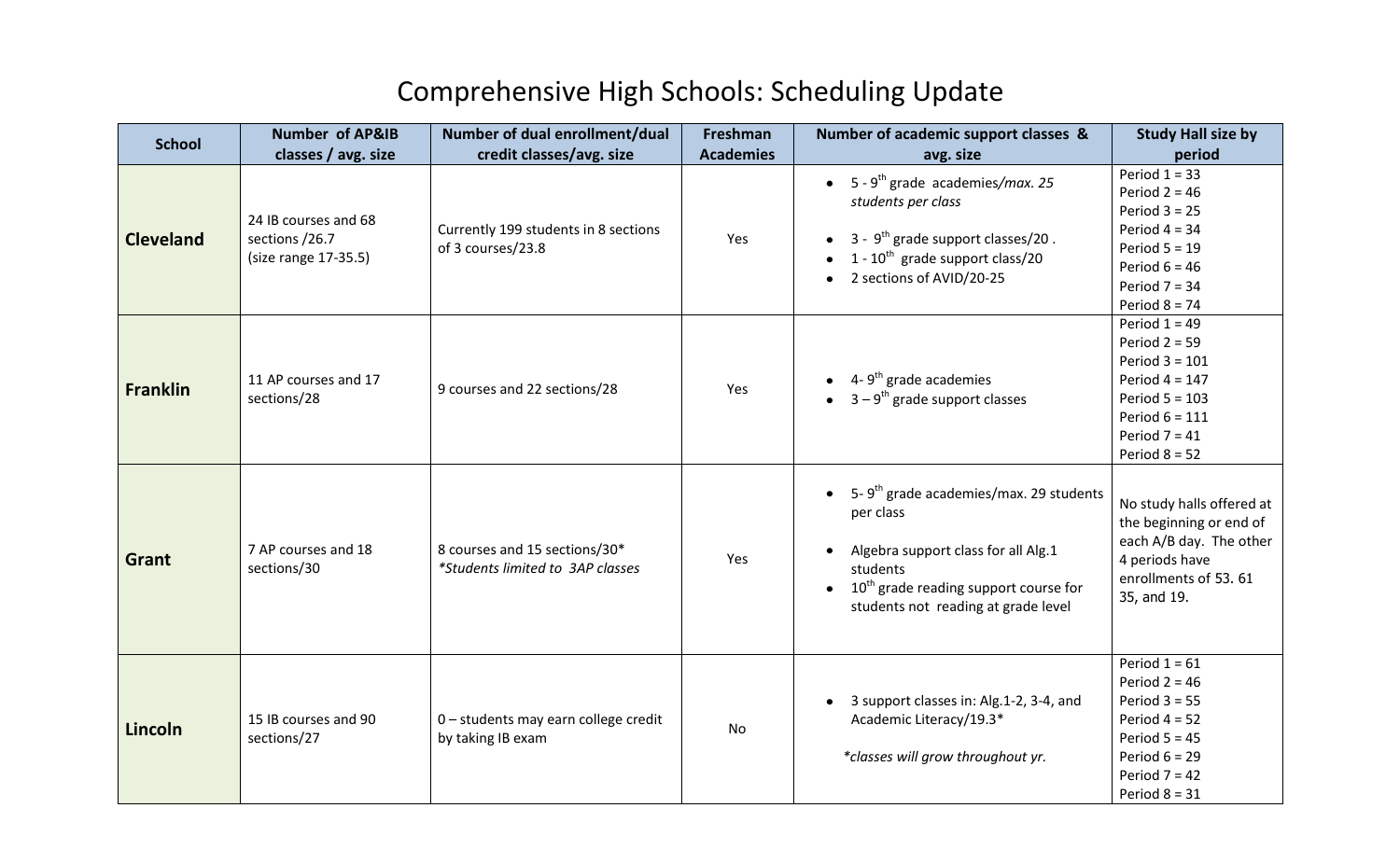# Comprehensive High Schools: Scheduling Update

| <b>School</b>  | <b>Number of AP&amp;IB</b><br>classes / avg. size | Number of dual enrollment/dual<br>credit classes/avg. size | Freshman<br><b>Academies</b> | Number of academic support classes &<br>avg. size                                                                                                                                                                                                     | <b>Study Hall size by</b><br>period                                                                                                               |
|----------------|---------------------------------------------------|------------------------------------------------------------|------------------------------|-------------------------------------------------------------------------------------------------------------------------------------------------------------------------------------------------------------------------------------------------------|---------------------------------------------------------------------------------------------------------------------------------------------------|
| <b>Madison</b> | 10 AP courses and 19<br>sections/27.42            | 7 courses and 12 sections/26.2                             | Yes                          | 3 - $9th$ grade academies /25.7<br>Math Support classes:<br>Algebra 1-2 support, 3 sections<br>Geometry support, 3 sections<br>Average enrollment, 22                                                                                                 | Period $1 = 26$<br>Period 2= 37<br>Period $3 = 63$<br>Period $4 = 49$<br>Period $5 = 84$<br>Period $6 = 31$<br>Period $7 = 20$<br>Period $8 = 18$ |
| Roosevelt      | 7 AP classes/22                                   | 1 course/21                                                | Yes                          | • 2 - $9^{\text{th}}$ grade academies<br>$10th$ grade academies<br>Double blocking of math and<br>Humanities (Eng. & History)<br>$11^{\text{th}}/12^{\text{th}}$ grade English Workshop<br>for students still needing to meet<br>the Essential Skills | No study halls offered at<br>the beginning and end of<br>each A/B day<br>The other 4 periods have<br>enrollments of:<br>28/9/69/14.               |
| <b>Wilson</b>  | 17 AP Courses and 32<br>sections/23               | 1 course and 4 sections/23                                 | Yes                          | AVID – $9^{th}$ grade, 1 section/16<br>AVID $-10^{th}$ grade, 1 section/13<br>$ACE - 9$ sections/21                                                                                                                                                   | Period $1 = 49$<br>Period $2 - 11$<br>Period $3 = 26$<br>Period $4 = 6$<br>Period $5 = 25$<br>Period $6 = 11$<br>Period $7 = 5$<br>Period $8 = 5$ |